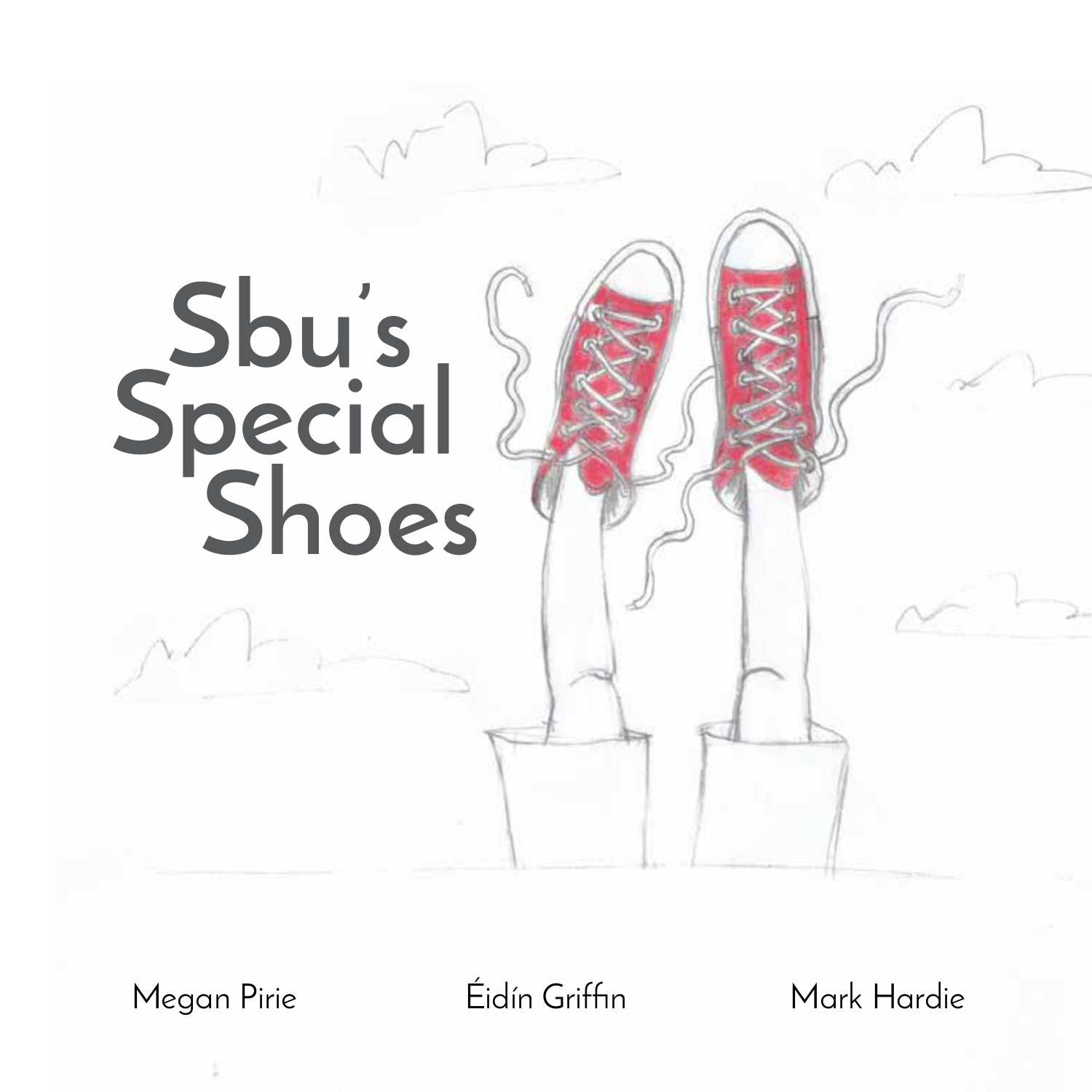# **Shoes Sbu's Special**



### This book belongs to

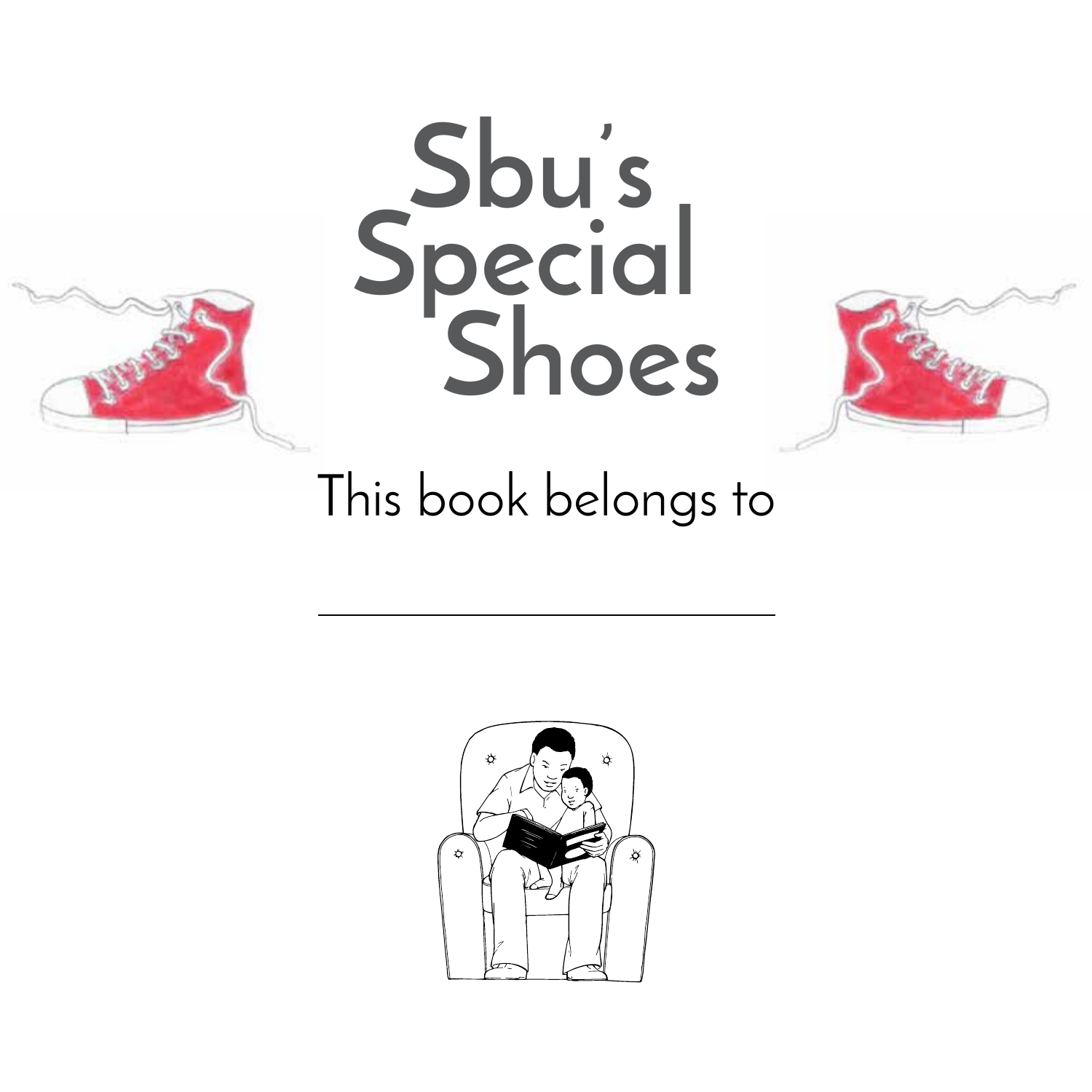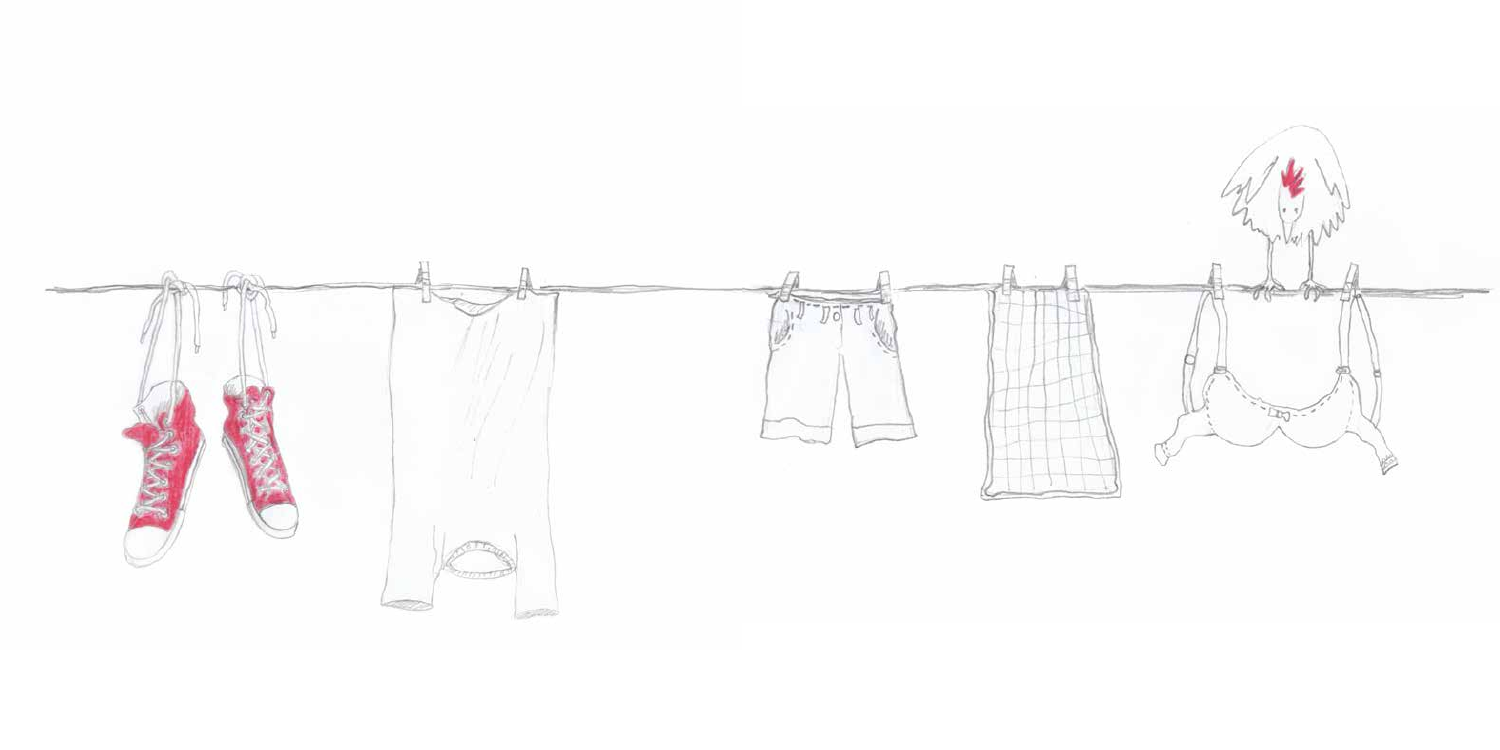

Sbu's Special Shoes Illustrated by Éidín Griffin Written by Megan Pirie Designed by Mark Hardie with the help of the Book Dash participants in Durban on 11 November 2015.

ISBN: 978-1-928318-37-8

This work is licensed under a Creative Commons Attribution 4.0 Licence (http://creativecommons.org/licenses/by/4.0/). You are free to share (copy and redistribute the material in any medium or format) and adapt (remix, transform, and build upon the material) this work for any purpose, even commercially. The licensor cannot revoke these freedoms as long as you follow the following license terms:

Attribution: You must give appropriate credit, provide a link to the license, and indicate if changes were made. You may do so in any reasonable manner, but not in any way that suggests the licensor endorses you or your use. No additional restrictions: You may not apply legal terms or technological measures that legally restrict others from doing anything the license permits. Notices: You do not have to comply with the license for elements of the material in the public domain or where your use is permitted by an applicable exception or limitation.

No warranties are given. The license may not give you all of the permissions necessary for your intended use. For example, other rights such as publicity, privacy, or moral rights may limit how you use the material.



### Megan Pirie Éidín Griffin Mark Hardie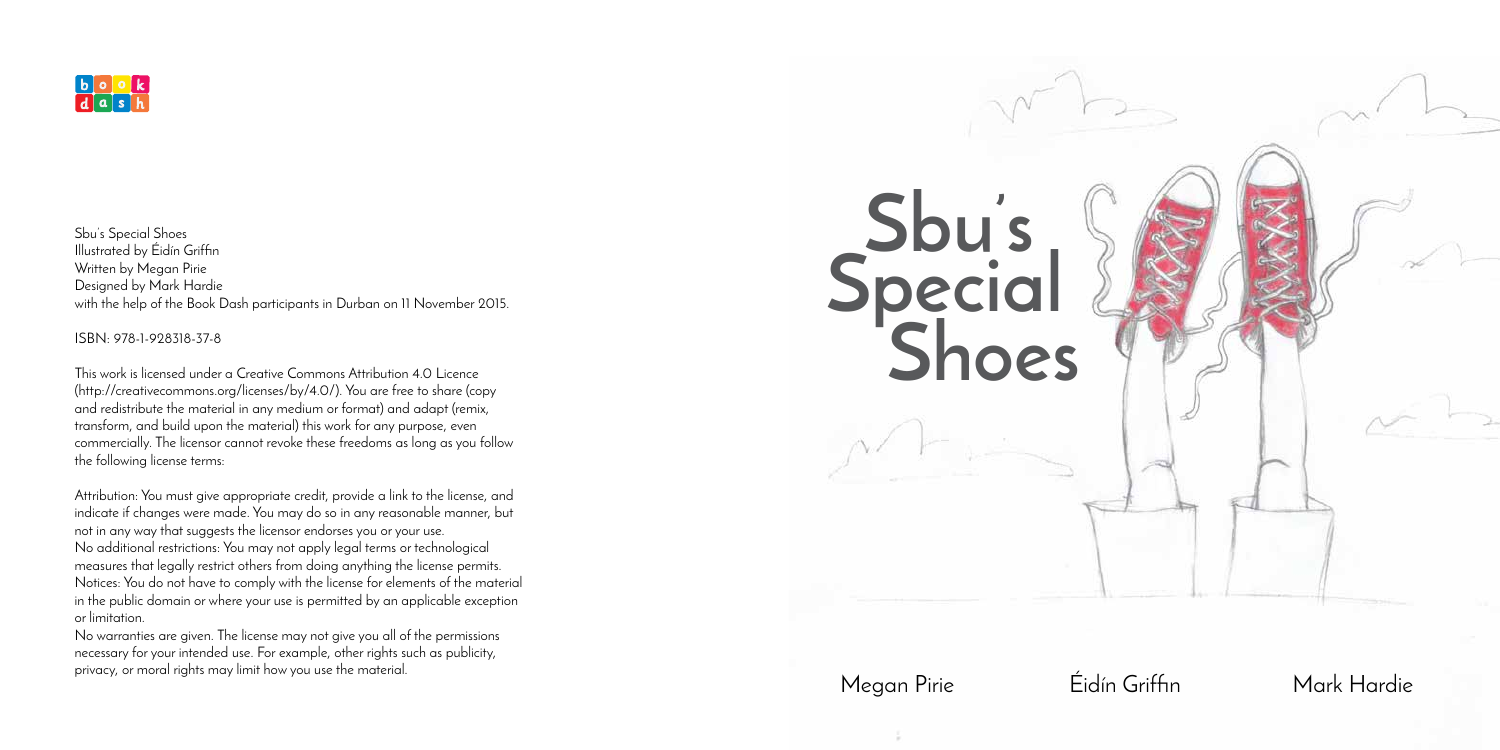## These are my big brother Sbu's shoes.

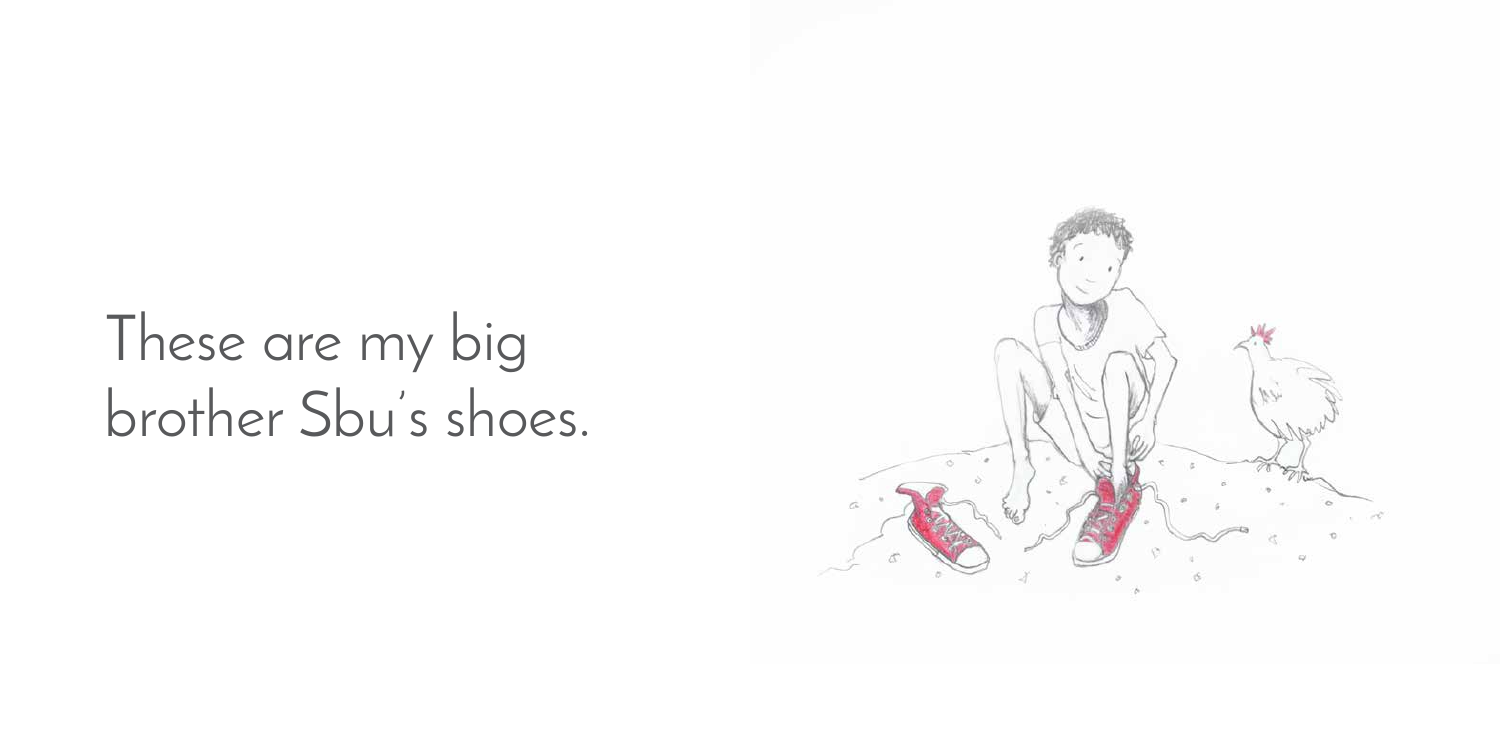## Look what I can do in them.



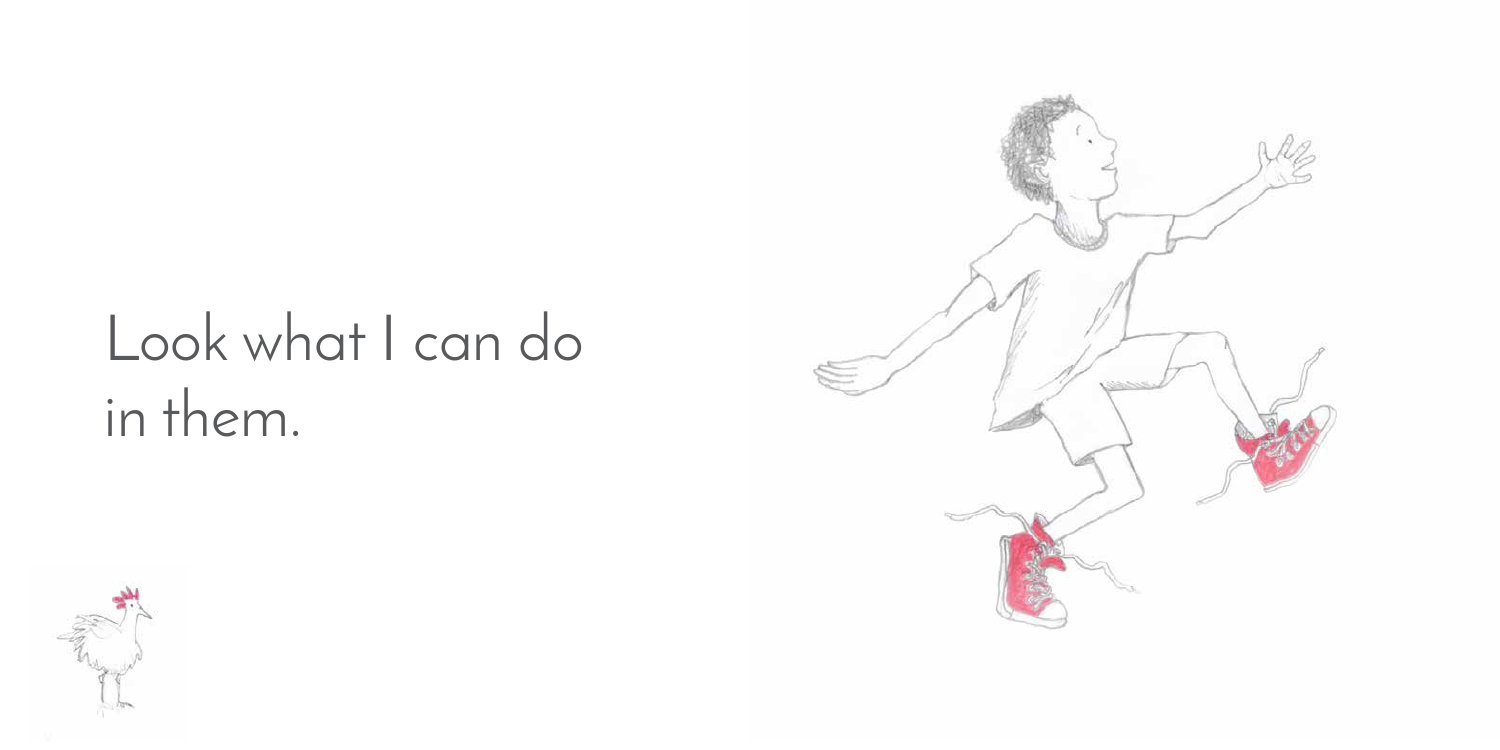## I can race cars!

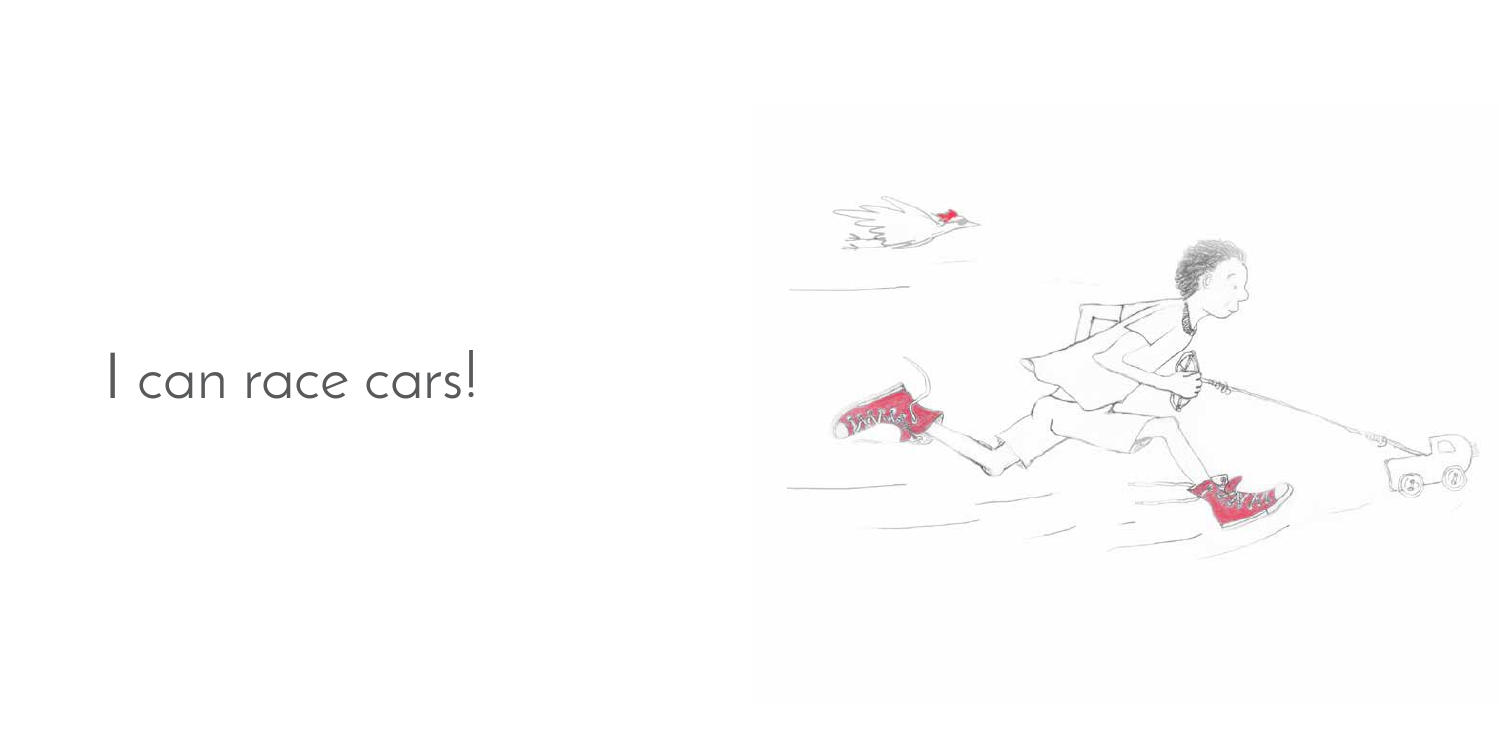

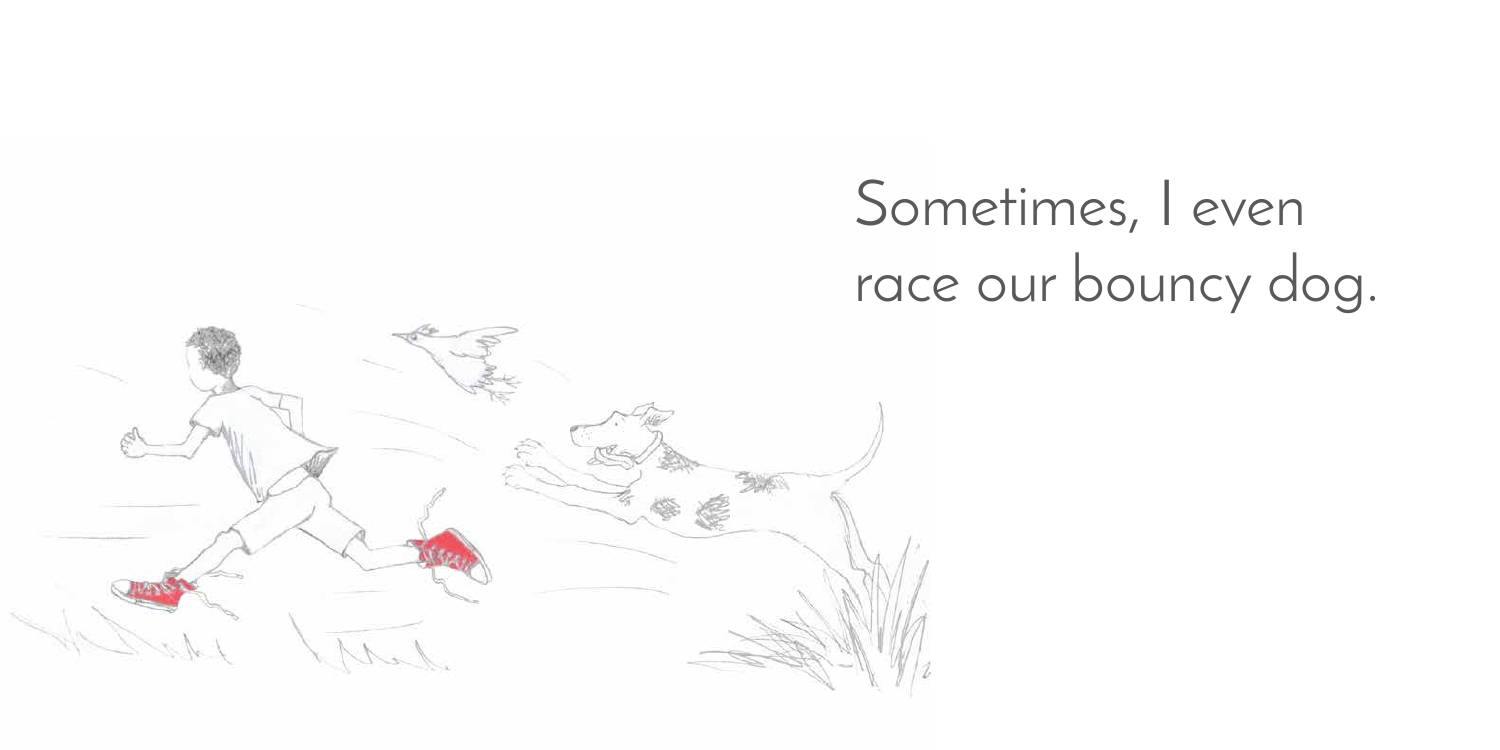With Sbu's shoes I win every time.



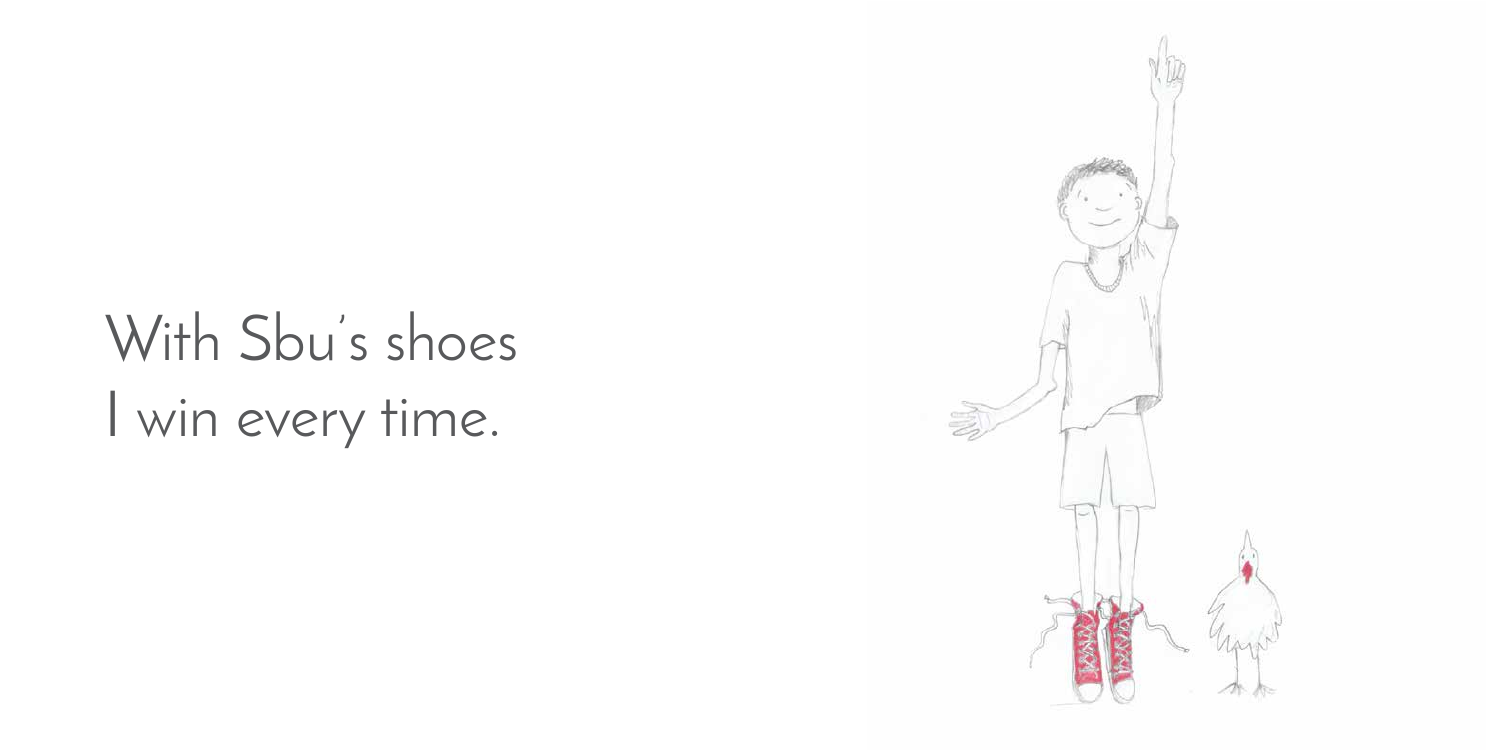

# Wait!

## Let me show you one more thing.

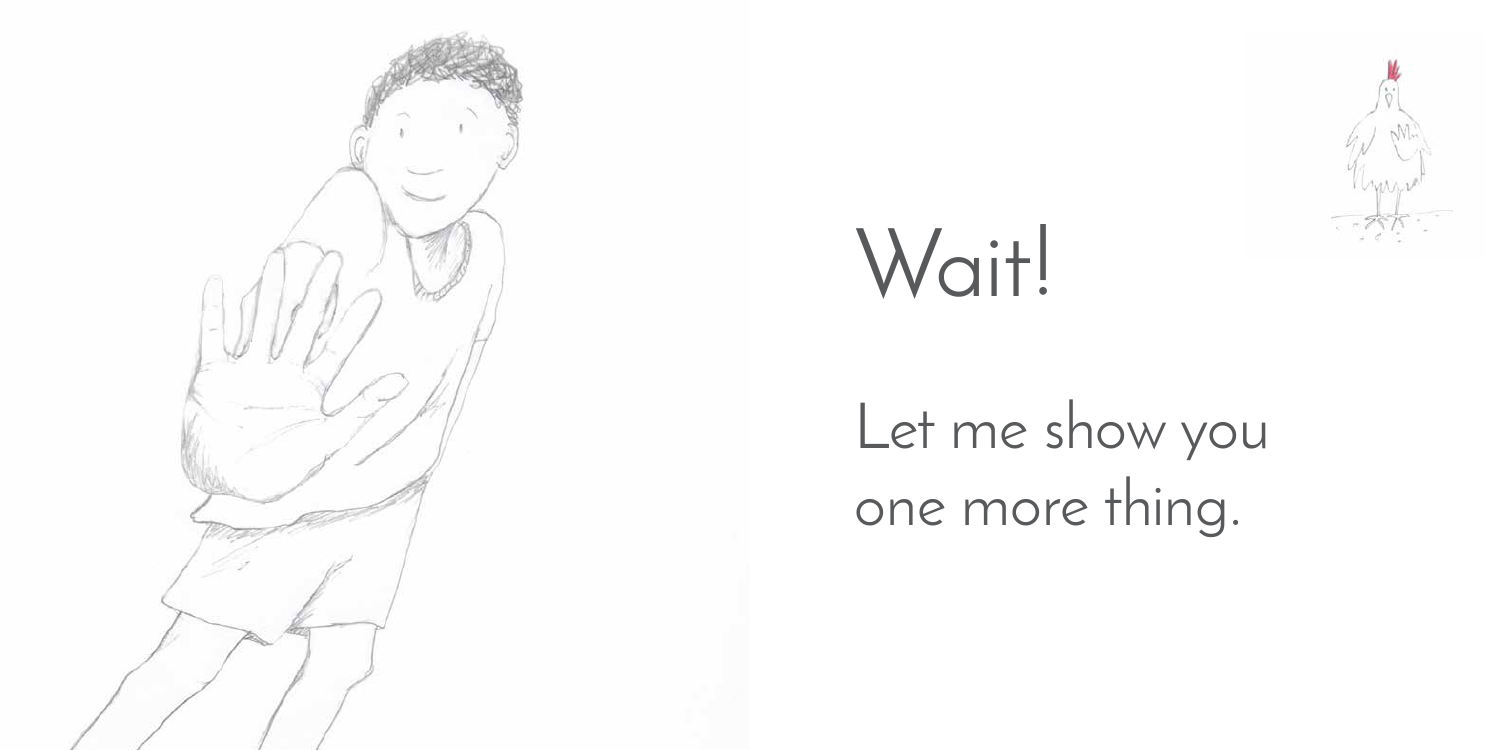## Watch me dance and spin.

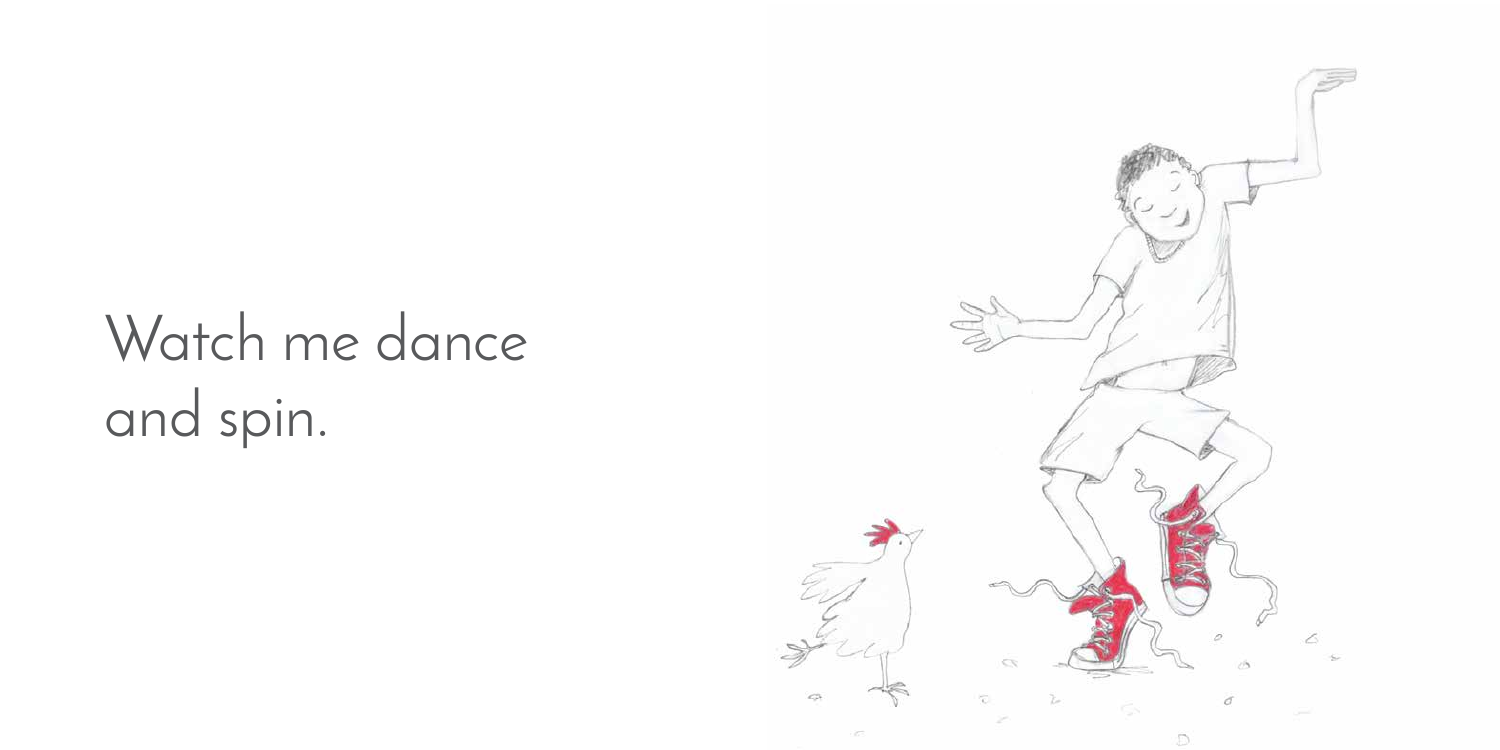## I can cartwheel over and over.

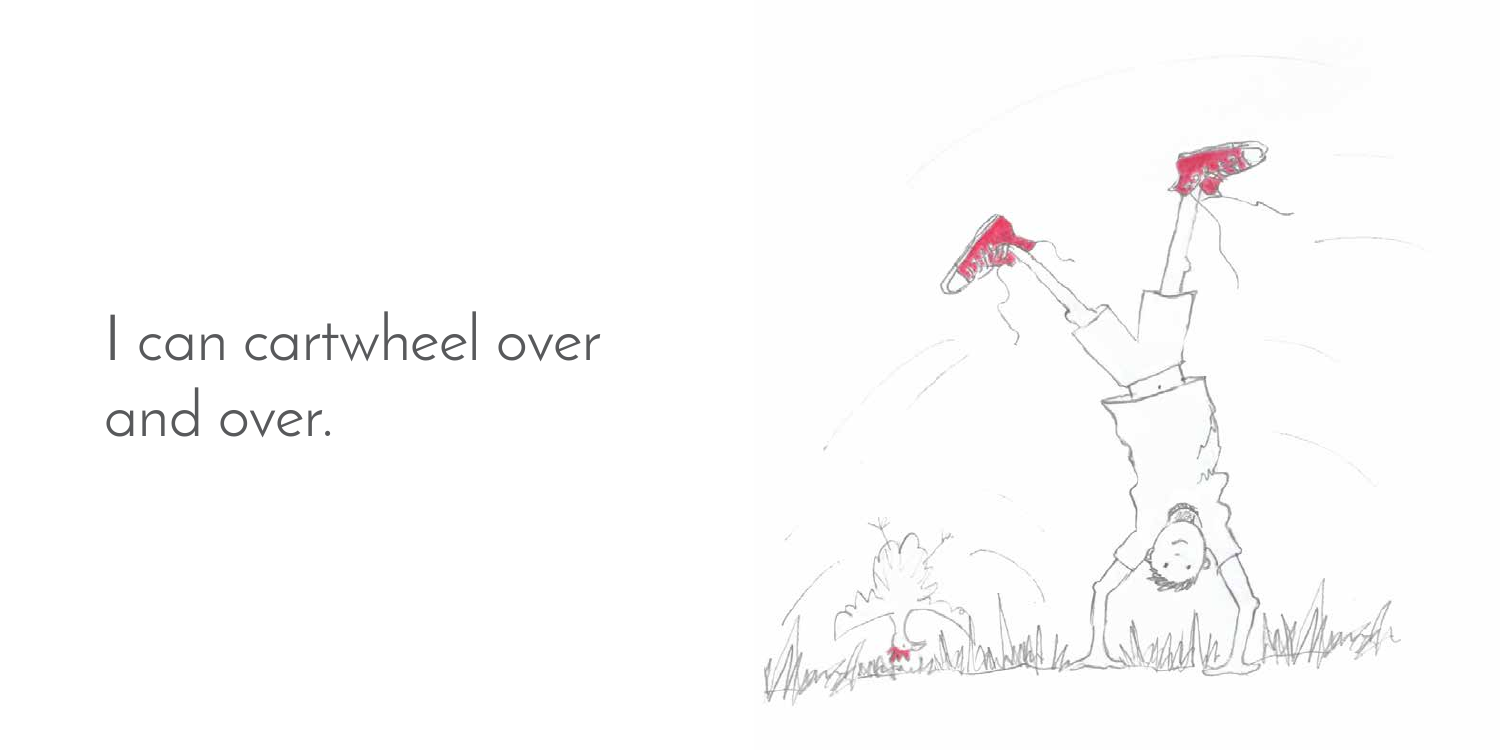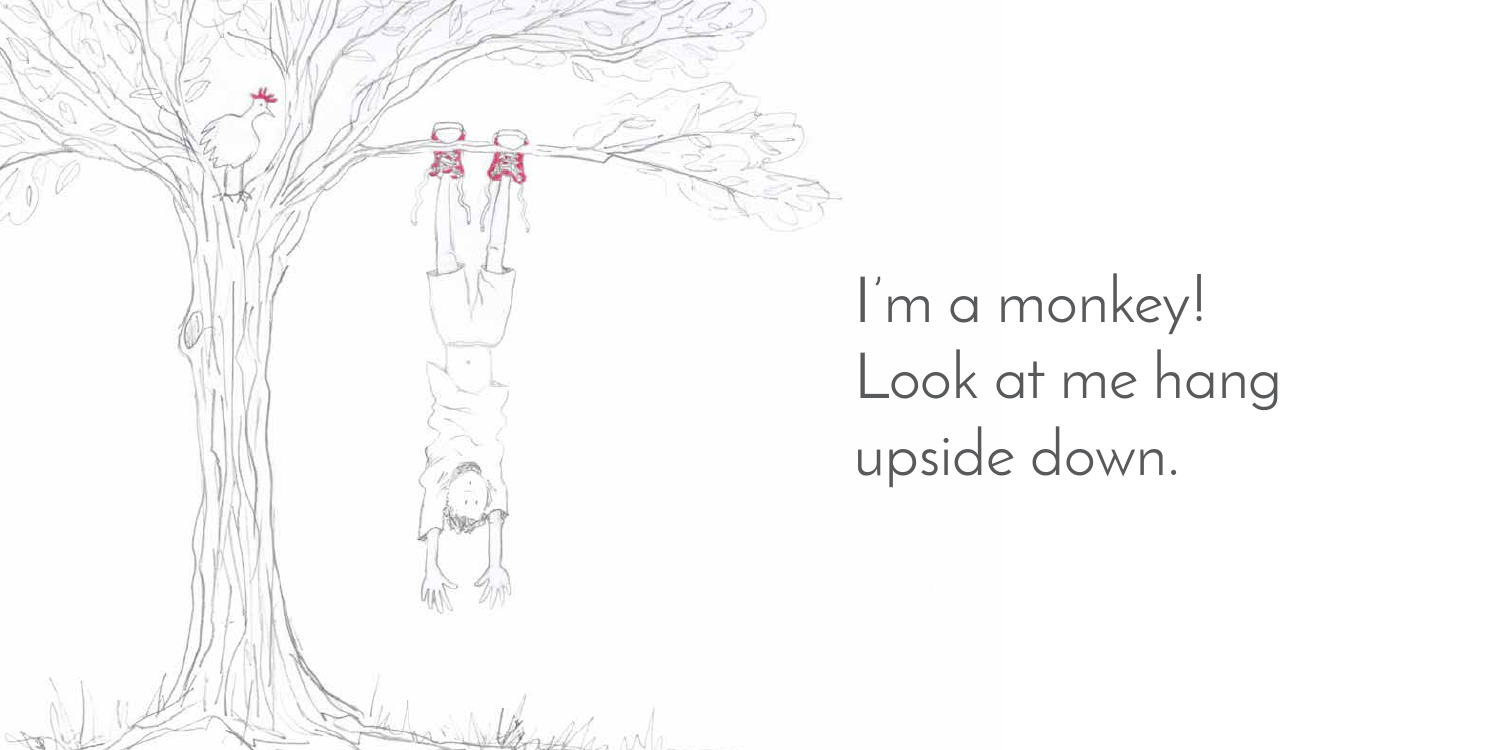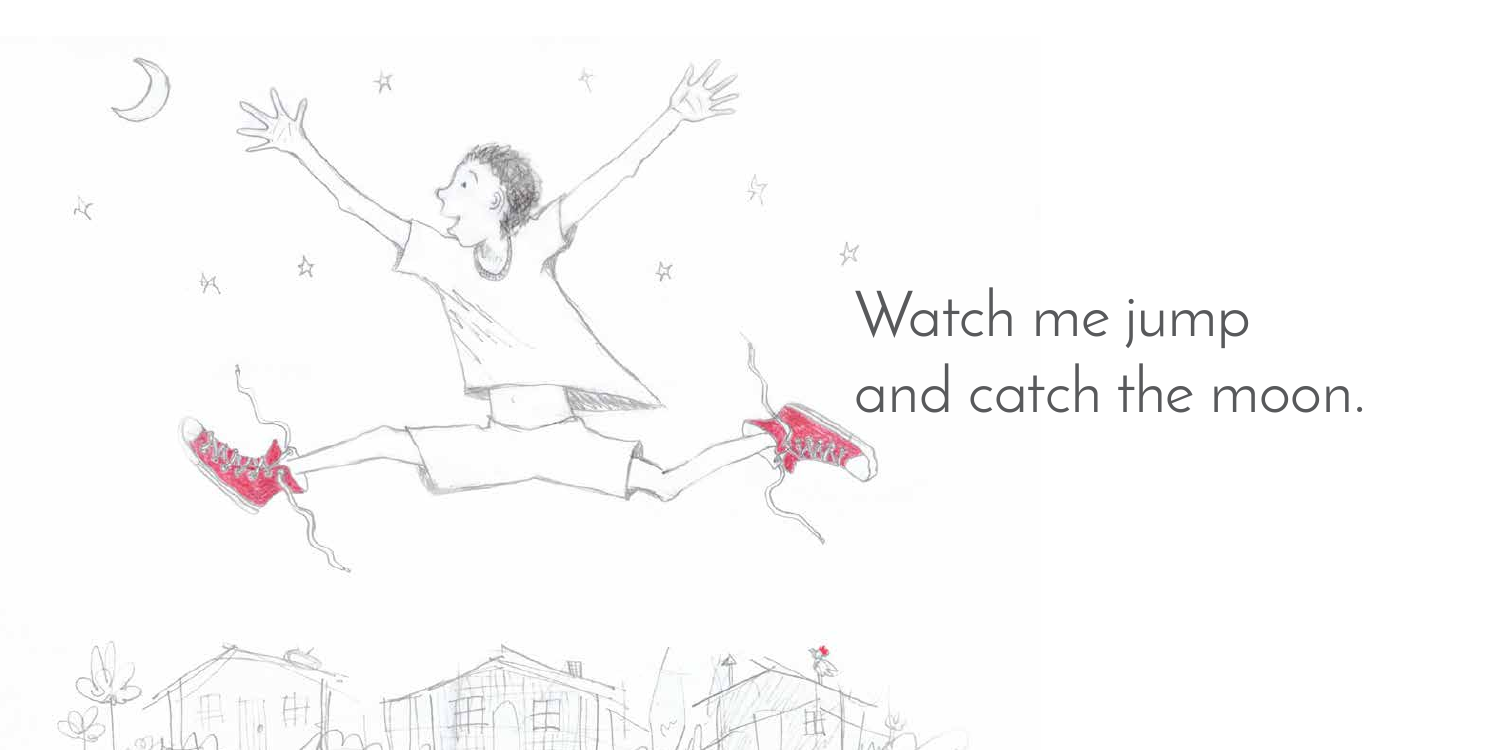

## Here, try them on!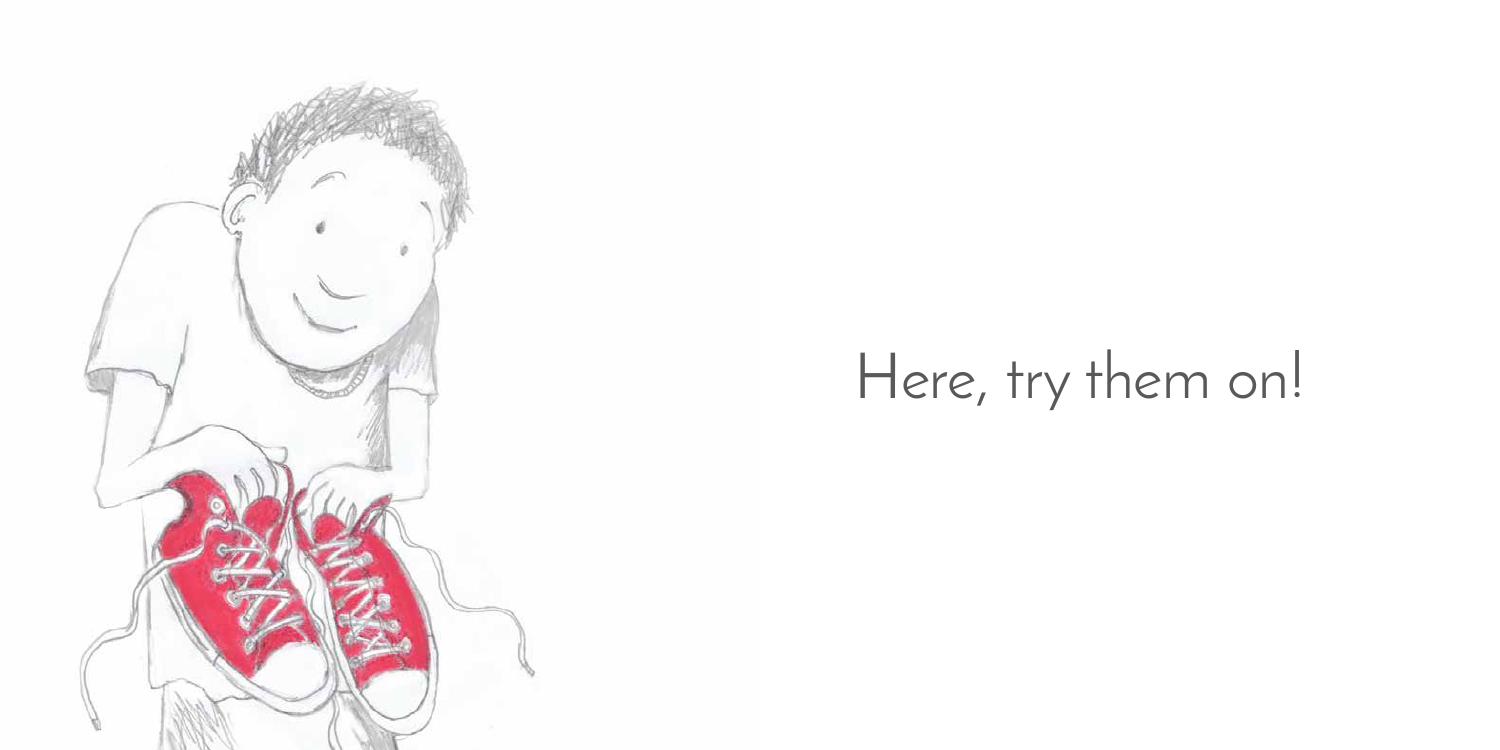## See what **you** can do in Sbu's special shoes.

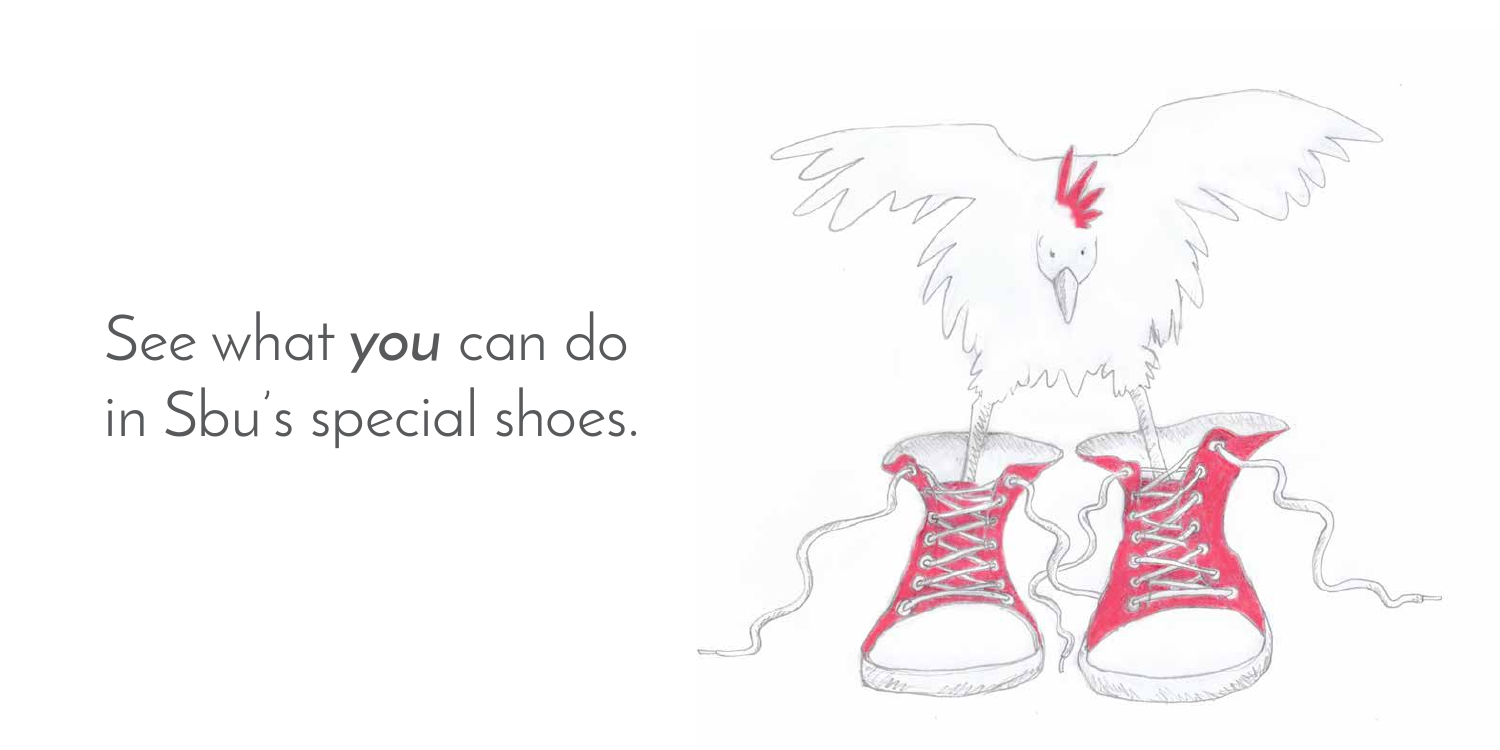